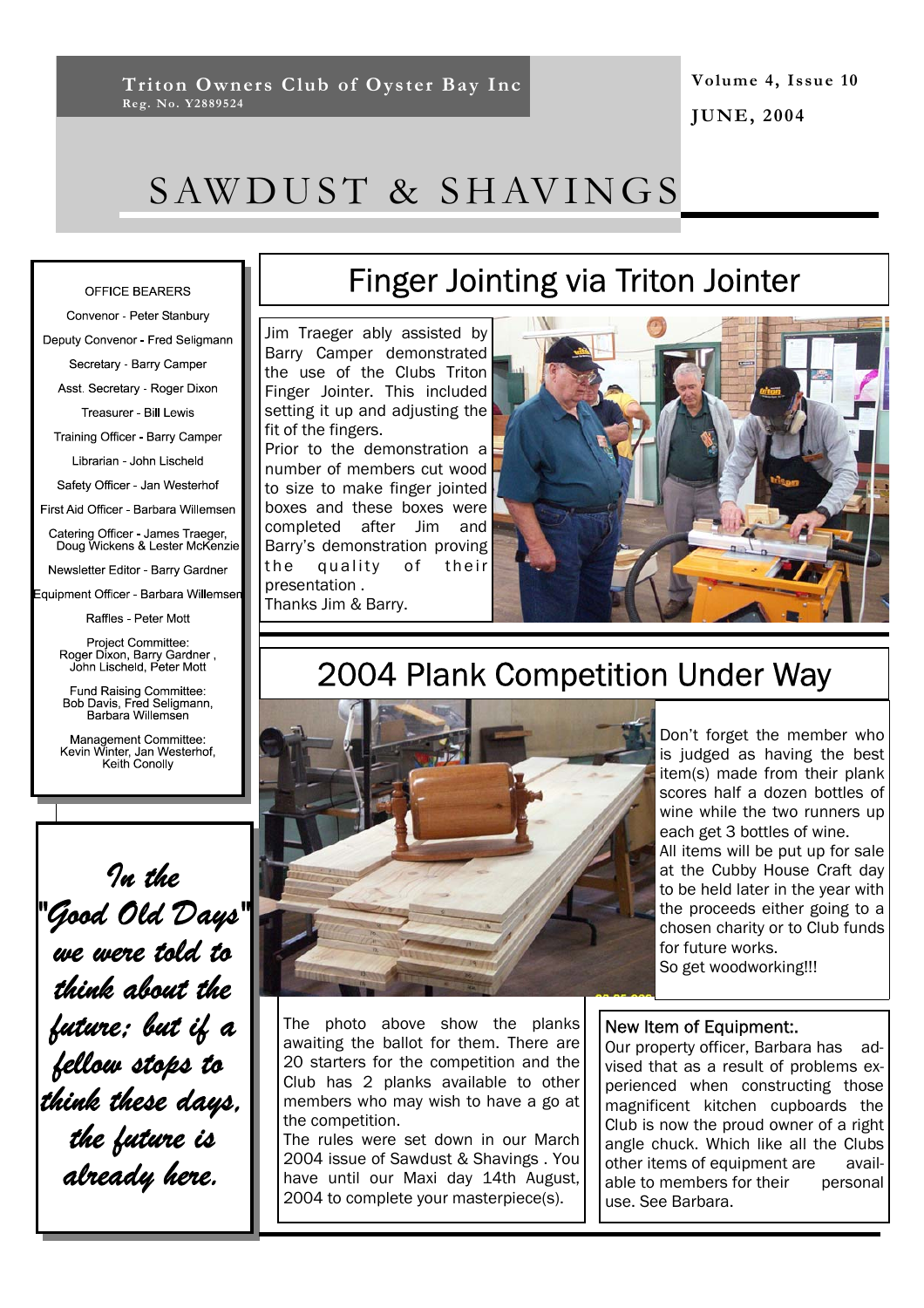## **PROFILE: DOUG WICKENS** No. 168

I was born in Bankstown in 1921 when Bankstown had plenty of paddocks, trees and open spaces. In 1926 started school at Bankstown Central and the Belmore Technical College. I hated school, loved sports days, woodwork, metalwork and tech drawing and wished to forget the rest.

1935 was when I left school when jobs were scarce but obtained at night shift job in an engineering shop.

Apprenticeships were practically unobtainable. I moved to other engineering nightshift jobs at 15/- per week. So in 1938 being fed up I joined the Navy. After the first 8 weeks of rifle drill and little else with the exception that "in December 1938 we were fighting bush fires, we settled into learning some seamanship. Ropework, knots & splices, bend & hitches, anchor work, mooring ship, steering by gyro compass and then magnetic compass, rowing, sailing, navigation, lights, flags, semaphore, Morse by flashing light, rules of the road at sea (yes, there are international laws of the sea), gun drill, torpedoes, mine laying and mine sweeping, in between trips to sea in an old World War 1 heavy cruiser "The Australia". In June 1939 we got 2 weeks leave and a free pass home, wonderful. August 1939 finished our 10 months of training, drafted to a ship based in Sydney.

Always wanted a motor bike, shopped around second hand bike shops, hundreds to pick from, needed a few more pounds deposit ,however, but it was not to be. Hilter threw a spanner in the works, war was declared on 3rd September, 1939. I was recalled that night, Mum was most upset. Things changed dramatically, a race to get the ship on a war footing. Sailed to New Zealand (hurrah! I've been overseas), then Brisbane, Melbourne, Freemantle, Albany, Colombo, Bombay, Capetown, Freetown, Scotland, Scapa Flow, Artic Ocean. I now had the honour of working both day and night shifts, 4 on 4 off. The ship in need of repairs, docked in Liverpool, UK. Germany was not happy with us, liked to light fires every night. Home late 1941, quick upgrade and off to the Med. Given a draft to a new state of the art destroyer, HMAS Nestor, 2000 tons, 34 knots, 40,000hp. All the good gear, radar, new but effective. More trouble, Japan wants a piece of the action. Out of the Med into the Indian Ocean, June 1942, back to the Med. Big operation to get supplies to Malta. Off we go (I now have the honour of working all the time, closed up in action stations all the time. 15th June near miss by two 1,000ib bombs, one of which hit the mast, went down the ships side and blew a large hole in No.1 boiler room, flooded 2 watertight compartments and started fires and we lost all power. We were now in big trouble. Fires out by 1800 hours, taken in tow by RN destroyer, HMS



Javelin. Too much water on board, kept snapping tow lines and the towing ship in great danger. 0700 the next morning abandoned ship. Our new ship 15 months old gone forever (a night to remember). So they gave me another ship HMAS Norman. (I would have much rather gone home to Mum). Out of the Med to Cape of Good Hope convoys with big losses to long range U boats. More convoys up to Bombay, Celyon, Durban, Free Town, Walvus Bay. 1944 home again, into hospital, discharged medically unfit.

Married Betty 18th August 1945, very hard to settle down, in and out of hospital, I don't know how Betty put up with me, but we made it. Son Colin was born in 1951 and daughter Rhonda born 1954. Now have 4 grandchildren.

Had numerous jobs, finished up in retail, retired early due to ill health. In 1985 had By-pass surgery under Dr Victor Chang, 2000 saw another bypass operation followed by back surgery.

My hobbies are gardening, stamps, amateur radio, woodturning and last but not least the Triton Club where I get help and advice freely, you're a wonderful crew.

We still have a 7th destroyer Flotilla Association, but we are getting very thin on the ground. I have some wonderful, long standing friendships with some of my shipmates.

The Navy still keeps in touch with us, we get invites to sea trials, commissioning of new ships etc. Complex pieces of machinery now, the gun ships have gone, ships now have only close range weapons and guided missiles.

PS: What Doug failed to mention in the above is that HMAS Nestor is credited with the sinking of the German U-Boat U127. Doug is also one of the most important persons in our club being part of the catering crew.

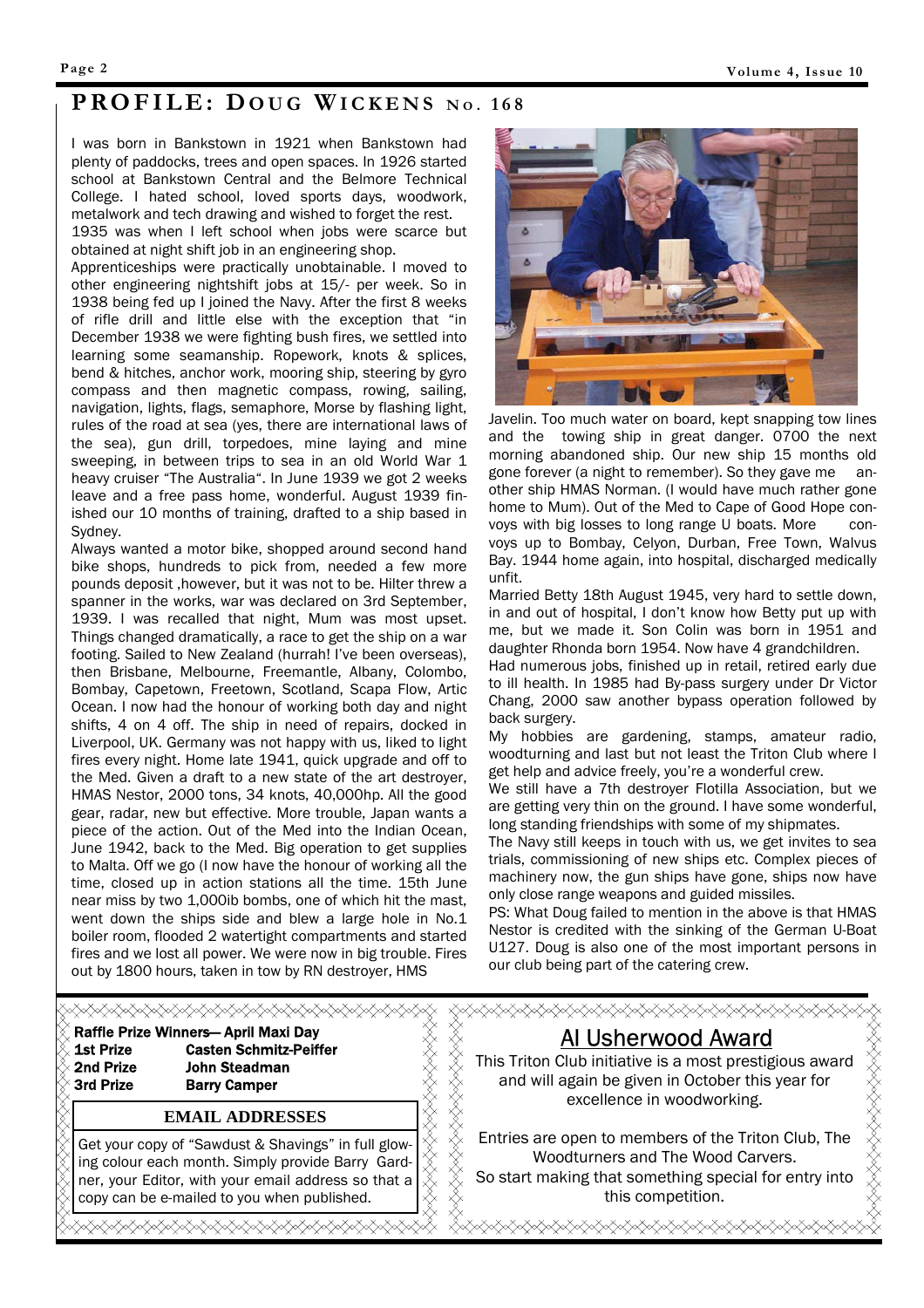# MAY SHOW & TELL



Barbara Willemsen showing her newfound expertise in marquetry. Barbara also brought along the veneer press to show how it was

done.



John Steadman displays his relief framed figurine jazz band.



Bert's trays with Barbara's pyrography



The small clock at top of photo is Fred Seligmann's finished product from our January Maxi Day theme "Clocks from Scrap". Fred also displayed his round picture frames with his wife's excellent needlework.

The large clock is Jim Traeger's presentation.





Members will recall Jim Govan's Incra Jig presentation at our December 2003 Maxi Day. Well Jim is proud to present the double dovetailed and wooden hinged box he started on that day. The double dovetailed joints really do look smart as do those hinges.



## WOODTURNERS HONOUR BOARD

As can be seen from the following photographs, work has started on the Honour Board. The board is Australian Red Cedar and is to be framed with Silver Ash





## TRITON CLUBS 3 DAY CONVENTION

The Convention will be held at the Canberra Institute of Technology—Bruce Campus from Friday 24th September to Sunday 26th September.

### PROGRAM

Day One-Speakers, experts in their fields presenting on a range of topics with demonstrations of Jigs, pyrography, woodturning and scroll-sawing.

The Convention Dinner will be held later in the evening.

Day Two - Practical demonstrations and presentations. A Triton hosted demonstration and sausage sizzle will be held this evening at a major retail outlet. This event will feature a number of selected Triton products at discounts on normal retail prices.

Day Three-Presentations and practical demonstrations including a special presentation on setting up and getting the best from your Triton work-center and selected attachments.

#### CONVENTION FEES

All attendees receive Lunch, Morning and Afternoon Tea on each day.

\*3 Day Option (Attend all 3 days) \$140 (pay by 1 September \$130) Note: Includes Convention Dinner on Friday night

\*2 Day Option (Attend any two days) \$100 (pay by 1 September \$95) Note: Convention Dinner not included

\*1 Day Option \$55 (pay by 1 September \$55) Note: Convention Dinner not included

The Convention Dinner. Guests and casuals are welcome (\$25.00 each). Full details can be obtained from site: www.toact.org.au/convention\_main.html